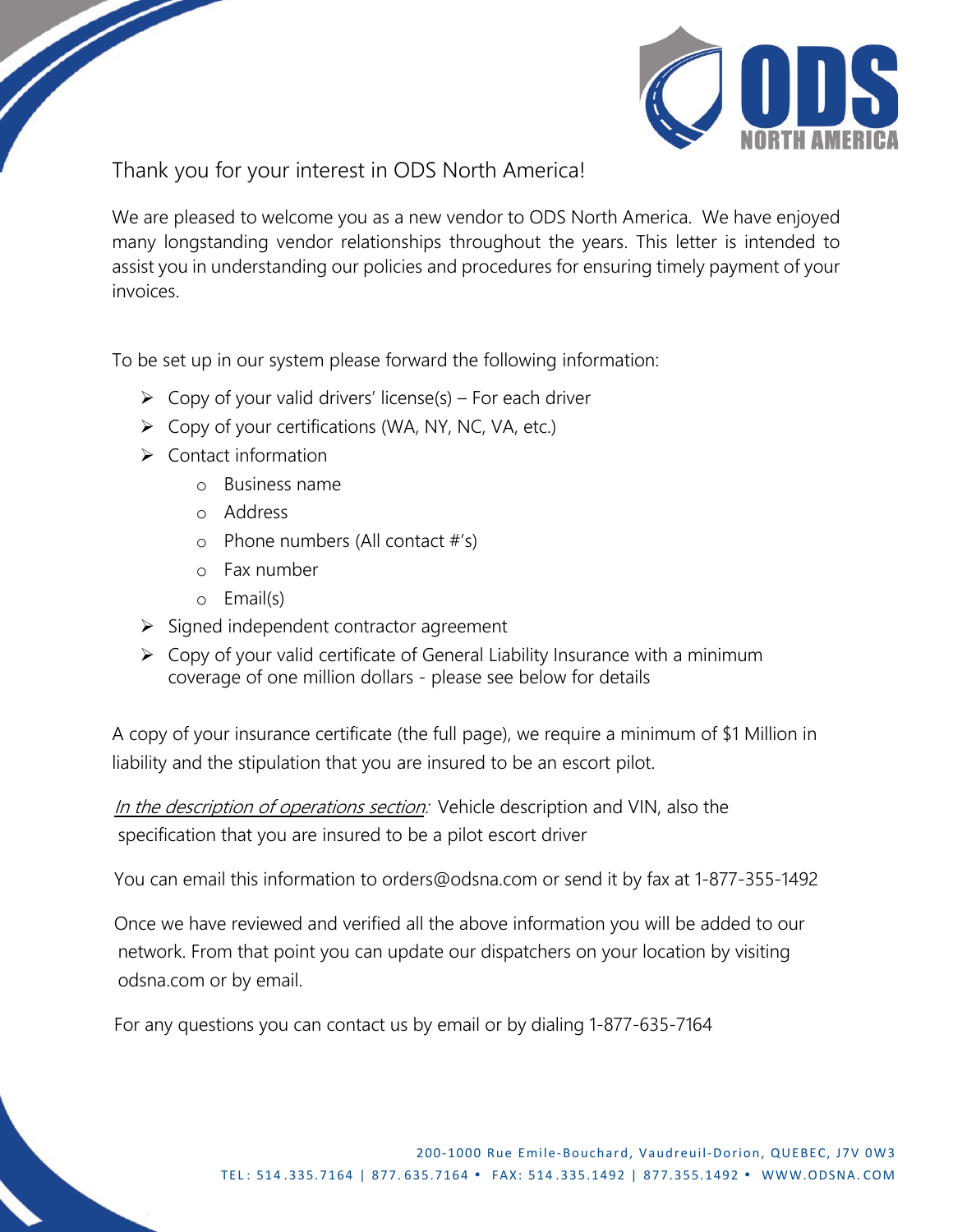

## ODS Order Agreement:

 $\overline{\phantom{a}}$ 

All work performed f[or ODS North Ameri](mailto:orders@odsna.com)ca must be authorized with a trip sheet from an ODS dispatcher prior to commencing work. If work is performed without such agreement, receipt and amount of your payment is subject to revision. Please consult the dispatch on pricing arrangements prior to the job being accepted. You can contact them at orders@odsna.com

## Invoice& Payment Procedures:

Along with your company invoice, we require that you complete the ODS Trip Sheet (provided upon booking). The ODS number (found on the trip sheet) must be identified on your invoice. Invoices should be emailed to [billing@odsna.com](mailto:billing@odsna.com) or faxed to 1-877-355-1492.

Payments are made within 2 weeks upon receipt of your invoice. Payments are made every [Tuesday and Thursd](mailto:orders@odsna.com)ay for the previous week by check or direct deposit. Please see the attached form for the direct deposit information we require.

We look forward to working with you.

ODS North America

Contact information: Office: 1.877.635.7164 / 514.335.7164 Fax: 1.877.355.1492 / 514.335.1492 Dispatch: (Stefano, Larry, Micah, Jamey, Rick & Wesley) – orders@odsna.com Billing (Elta, Kirstie & Leigh) – billing@odsna.com

Office hours Billing & Payments: Monday to Friday 8:30am – 5:00pm Dispatch: Monday to Friday 7:00am – 7:00pm and afterhours if required.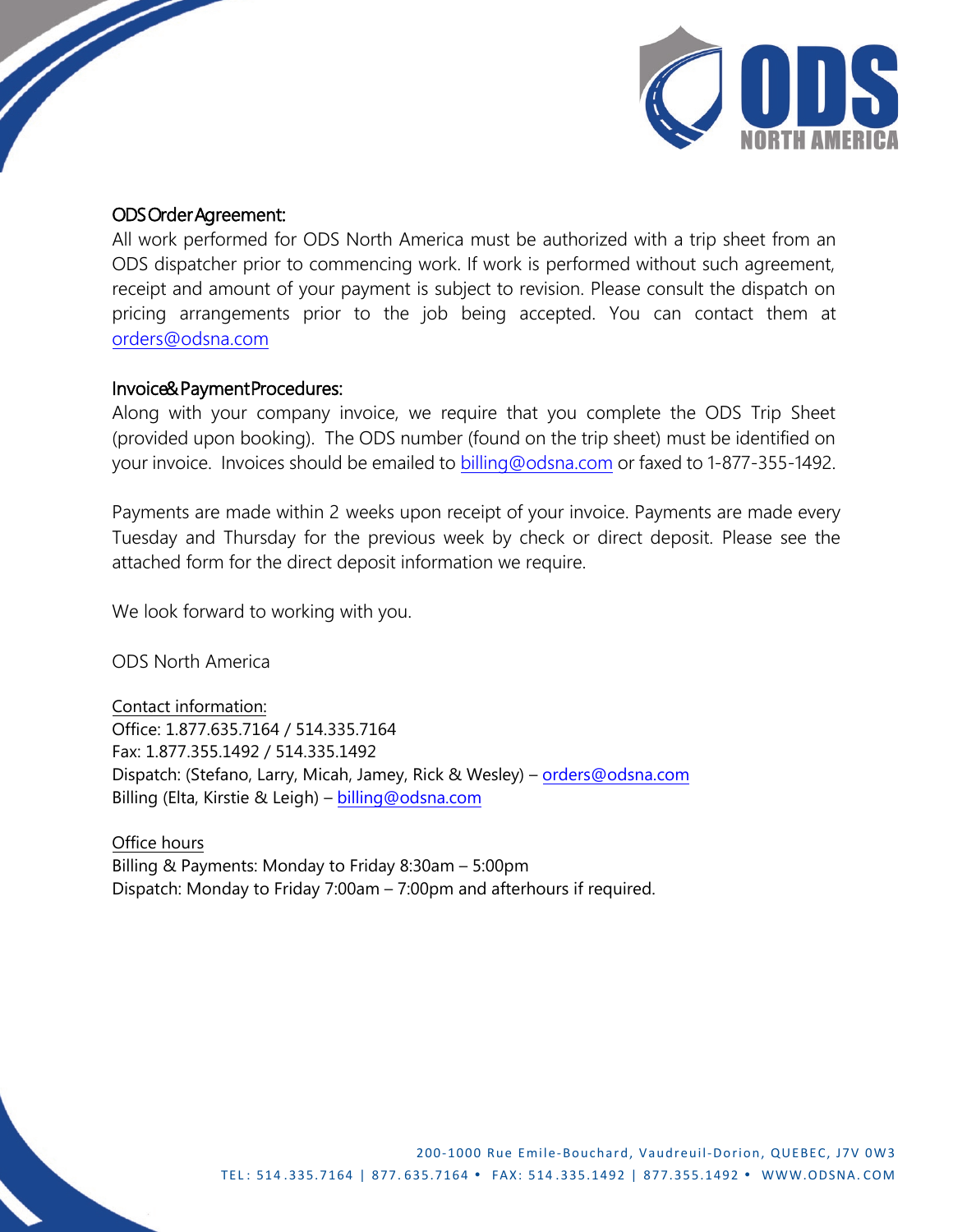

# **Independent contractor agreement**

This service agreement (the "Agreement"), dated as of \_\_\_\_\_\_\_\_\_\_ (Month/Day/Year) is made and entered into by and between **ODS North America Inc.,** a Canadian corporation ("ODS"), and \_\_\_\_ (the "Independent Contractor").

ODS provides a booking and resource service assisting trucking companies and/or shippers with trips requiring the services of pilot or escort vehicles, such as those operated by the Independent Contractor.

The Independent Contractor is in the business of providing pilot or escort vehicle and driver services to trucking companies and shippers on an independent contractor basis for the purpose of safely piloting oversize and/or overweight loads on trips as may be required by certain government authorities (the "Pilot Services").

ODS and the Independent Contractor desire to enter into this Agreement pursuant to which ODS clients may make use of the Pilot Car Services offered by the Independent Contractor.

ODS and the Independent Contractor hereby agree to what follows:

## **1. The Pilot Services**

**SARASSED SERVICE** 

(a) ODS shall identify ODS clients who require Pilot Services for a given trip or load. ODS shall arrange certain aspects of such trips and provide dispatch details (e.g., dates and times of departure and arrival) to the Independent Contractor on a per trip basis which have origin and/or destination points within the Independent contractor's area(s) of operation. The Independent Contractor is free to accept or decline any offer by ODS to undertake the Pilot Services for a given trip for any ODS client. In the event that the Independent Contractor elects to accept any offer to provide Pilot Services to any ODS client, such services shall be provided in accordance with the terms hereof. The parties recognize that the arrangement established by this Agreement is non-exclusive.

(b) The Independent Contractor agrees that it will professionally perform the Pilot Servicesand ensure that drivers providing the Pilot Services (1) are properly trained and appropriately licensed, (2) have and properly use all necessary or appropriate equipment and signs and (3) are adequately insured as required by applicable law, rule or regulation and the terms of this Agreement. Any vehicles use by the Independent Contractor in providing the Pilot Services shall be maintained in a safe and reliable condition. The Independent Contractor, as between shall be solely responsible for any and all fines or penalties which may be imposed by any government authority against the Independent Contractor, its drivers or vehicles.

#### **2. Equipment**

Equipment used/provided by the Independent Contractor to provide the Pilot Services shall conform to legal requirements and shall, include, without limitation, the following ; (1) CB radios; (2) required "Oversize Load" signs or ``D`` signs for the vehicles roof rack or front and rear bumper mounted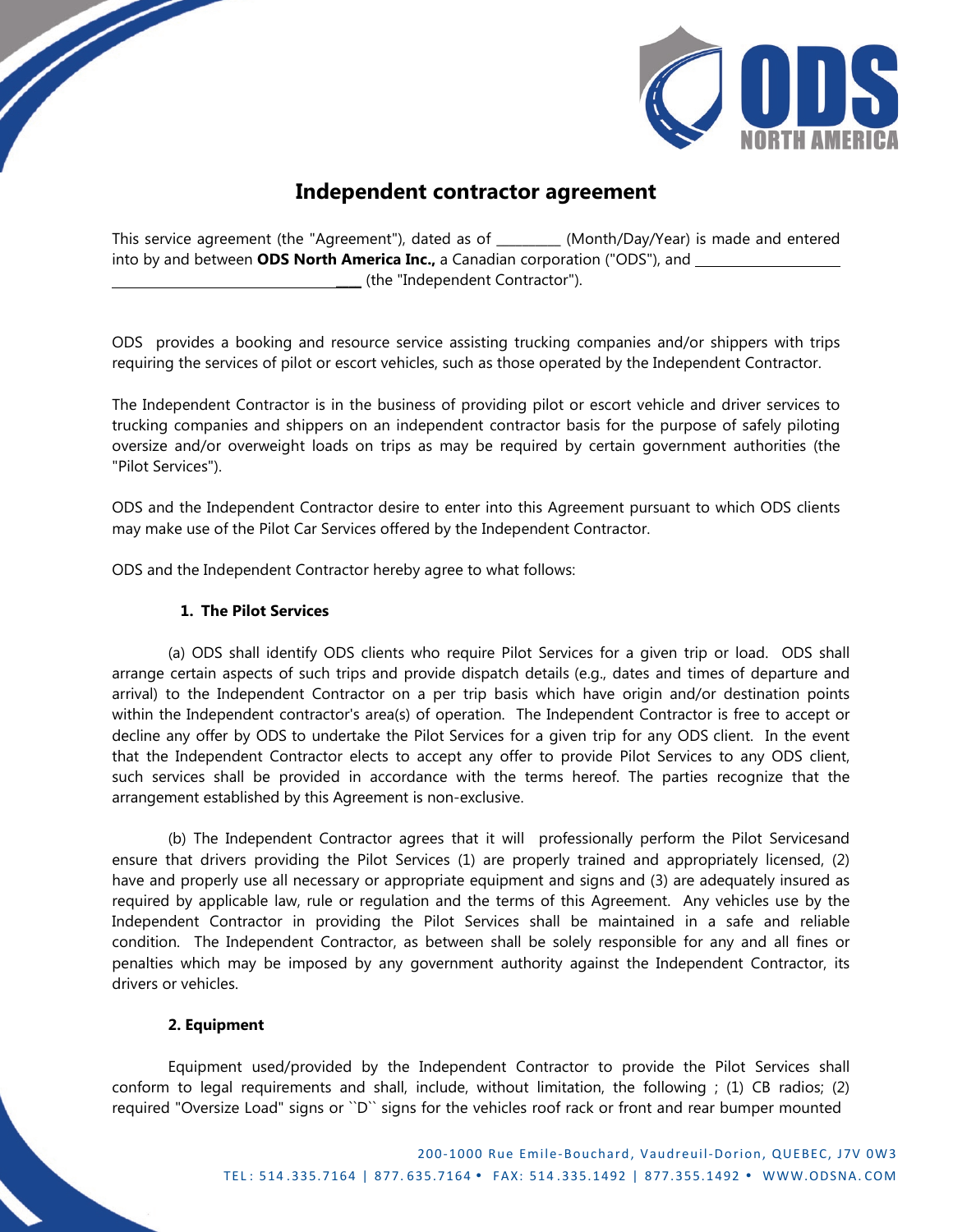

signs; (3) required "Oversize Load" canvas banners (yellow with black lettering); (4) pilot vehicle door signs or placards (on both sides of the vehicle); (5) roof mounted flashing amber lights; (6) flags mounted at a forty-five degree angle on either side of the pilot vehicle roof rack; (7) calibrated height poles for monitoring bridge or other access heights; and (8) other appropriate miscellaneous equipment.

### **3. Insurance**

 $\mathscr{D}$ 

The Independent Contractor shall obtain and maintain at all times, at its expense, commercial or business automobile liability insurance coverage with a nationally recognized insurer with respect to Pilot Services. ODS shall be named as a "Certificate Holder" on such insurance coverage and the Independent Contractor shall provide ODS with certificate(s) of insurance evidencing such coverage. The minimum coverage for such insurance shall not be less than one million a (\$1,000,000.00) per occurrence. ODS shall be provided not less than thirty (30) days prior written notice of cancellation, non-renewal or termination of the insurance required by this Section.

### **4. Indemnification**

The Independent Contractor shall indemnify and hold harmless ODS and the ODS clients, their respective employees, agents, representatives, subsidiaries and affiliates, from and against any and all charges, claims, damages, costs, judgments, losses, expenses (including without limitation, attorneys' fees, disbursements and court costs), penalties and liabilities of any kind or nature which may be sustained or suffered by any such indemnified party by reason of, based upon, relating to, or arising out of, (1) any breach of this Agreement or (2) any error, act or omission of the Independent Contractor in performing this Agreement or the Pilot Services.

## **5. Billing for the Pilot Services**

ODS alone shall be responsible for billing ODS clients and collecting all amounts due from such clients for the Pilot Services.

## **6. Fees for the Pilot Services; Payment**

(a) ODS shall pay the Independent Contractor according to the quoted rate per mile (calculated on actual mileage from traveled)or flat rate as agreed upon verbally between ODS and the Independent Contractor prior to the initiation of any trip (the "Fee"). Written confirmation of the Fee for each trip shall be sent by ODS to the Independent Contractor within five (5) days of the date any trip is initiated. ODS shall also reimburse the Independent Contractor the amounts paid by an ODS client for the Independent Contractor's overnight lodging, downtime hours, tolls, permit pick-up, fuel surcharges or other per diem amounts allowed by each ODS client.

(b) For each trip in which Pilot Services were rendered by the Independent Contractor, ODS shall remit payments to the Independent Contractor by check not later than fifteen (15) days subsequent to the date any such trip is completed, provided that the information required hereby is timely submitted by the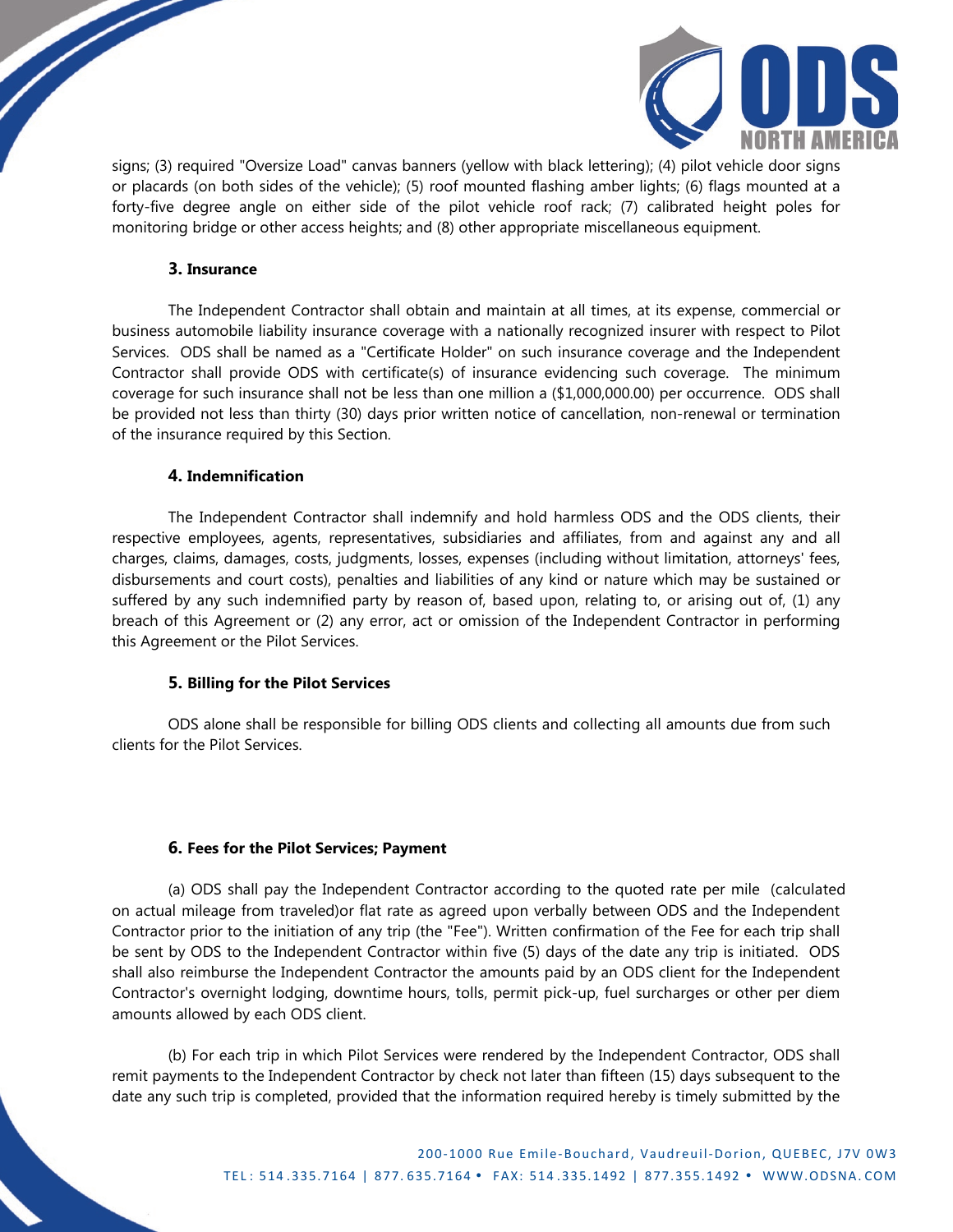

Independent Contractor. The Independent Contractor shall send, by facsimile, overnight courier, U.S. Mail or email, to ODS within five (5) days after the date any trip is completed a written trip report, containing the signature of the ODS client's driver concurring with the Independent Contractor's reported mileage for the trip, routes traveled, lodging and other charges incurred. The format of such written trip reports may be changed from time to time by ODS in its discretion. The Independent Contractor acknowledges and agrees that ODS shall not be responsible for reimbursement of out-of-pocket expenses not reported to ODS within five (5) days of the date of completion of any given trip or not supported by appropriate documentation (e.g. receipts).

(c) Notwithstanding any provision herein to the contrary, the Independent Contractor acknowledges and agrees that the Independent Contractor shall not be entitled to receive any Fee with respect to any trip in which the Independent Contractor abandons the load prior to its arrival at the ODS client's final destination, unless ODS's prior written approval with respect to such abandonment has first been obtained.

### **7. Status of Parties**

 $\overline{\phantom{a}}$ 

None of the provisions of this Agreement is intended to create nor shall be deemed or construed to create any relationship between the parties hereto other than that of independent entities contracting with each other hereunder solely for the purpose of effecting the provisions of this Agreement. Neither of the parties hereto, nor any of their respective employees, shall be construed to the agent, employer or representative of the other.

#### **8. Covenant not to compete**

The Independent Contractor shall not, for a period of one (1) year following the expiration or termination of this Agreement, solicit any ODS Client to offer services, similar to the Pilot Services, independent of the involvement of ODS.

## **9. Term**

The term of this Agreement shall be on a month-to-month basis. Either party may terminate this Agreement by providing thirty (30) days prior written notice to the other party hereto.

## **10. Confidentiality**

The Independent Contractor agrees that it shall not, during the performance of this Agreement or at any time after the termination or expiration hereof, use or disclose to any third party other than during the proper performance of its duties hereunder any of the procedures, practices, confidential dealings or other confidential information of ODS, including, without limitation, pricing information or other ODS client information. The Independent Contractor shall return all confidential or other information relating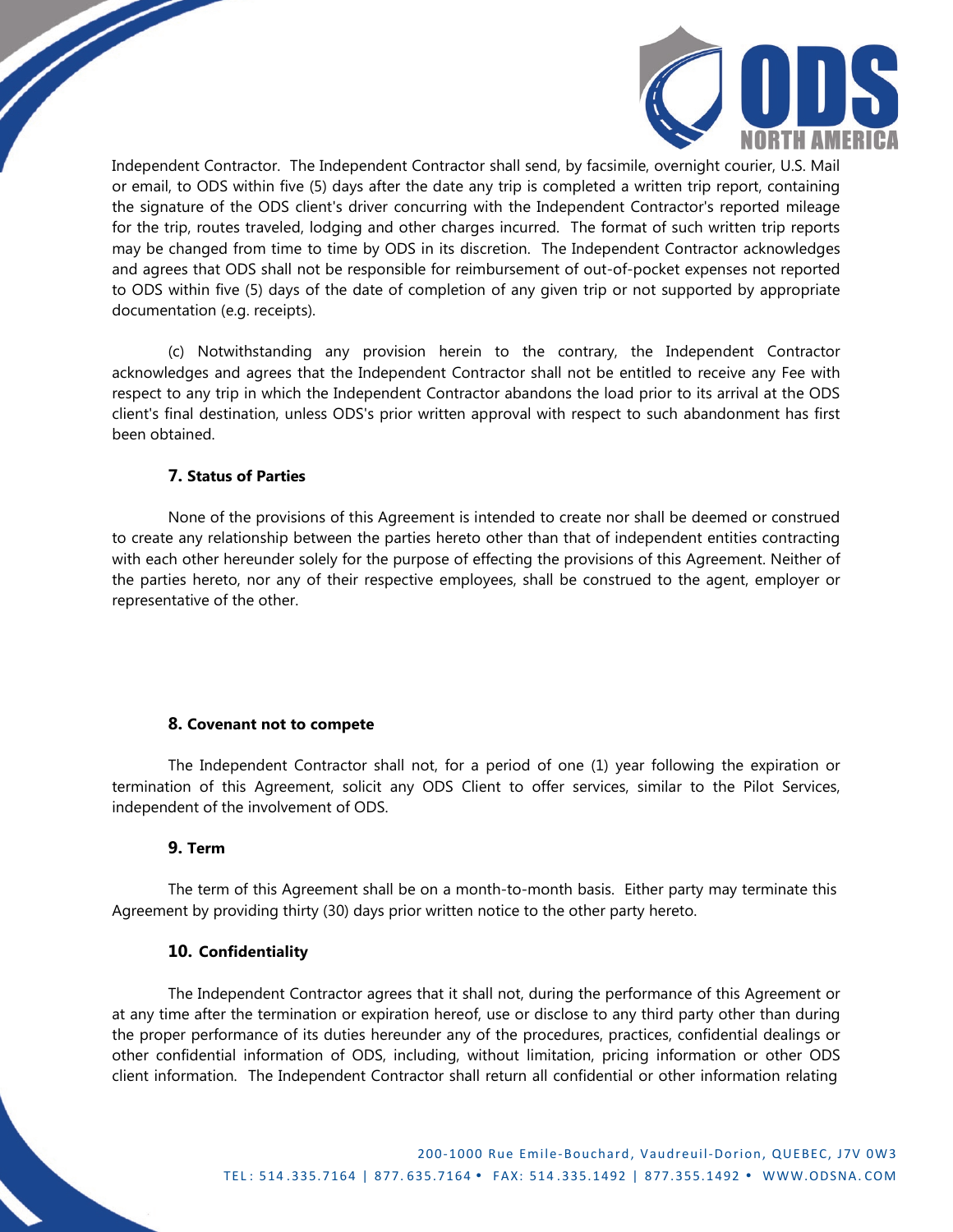

to, or furnished by, ODS to ODS immediately upon the expiration or termination hereof or sooner if requested by ODS.

### **11. Notice**

**September 1888** 

All notices under this Agreement shall be given in writing and shall be deemed to have been duly given when delivered personally, mailed by certified first class mail, postage prepaid, or delivered by a nationally recognized overnight courier service, to the party to whom the same is directed.

### **12. Governing Law**

This Agreement shall be governed by and construed in accordance with the laws of the Province of Quebec applicable to this agreements made and to be performed in that Province and not the choice of law rules of such Province.

## **13. Attorneys' Fees**

ODS shall be entitled to its attorneys' fees in the event any legal proceeding or action is brought to interpret or enforce the terms and conditions of this Agreement.

### **14. Entire Agreement**

This Agreement constitutes the entire agreement between both parties with respect to its subject matter, and supersedes all prior agreements and understandings, oral or written, between the parties with respect to that subject matter. This Agreement may not be altered, modified, amended or changed orally but only in writing signed by parties hereto.

ODS and the Independent Contractor, through their respective duly authorized representatives, have executed and delivered this Agreement to be effective as of the date first set forth above.

## **ODS North America Inc.**

Signed by: \_\_\_\_\_\_\_\_\_\_\_\_\_\_\_\_\_\_\_\_\_\_\_\_\_\_\_\_\_\_\_\_\_\_\_\_\_\_\_\_\_\_

Title:

#### **Independent Contractor**

Signed by:  $\frac{1}{2}$  signed by:

Title: \_\_\_\_\_\_\_\_\_\_\_\_\_\_\_\_\_\_\_\_\_\_\_\_\_\_\_\_\_\_\_\_\_\_\_\_\_\_\_\_\_\_\_\_\_\_\_\_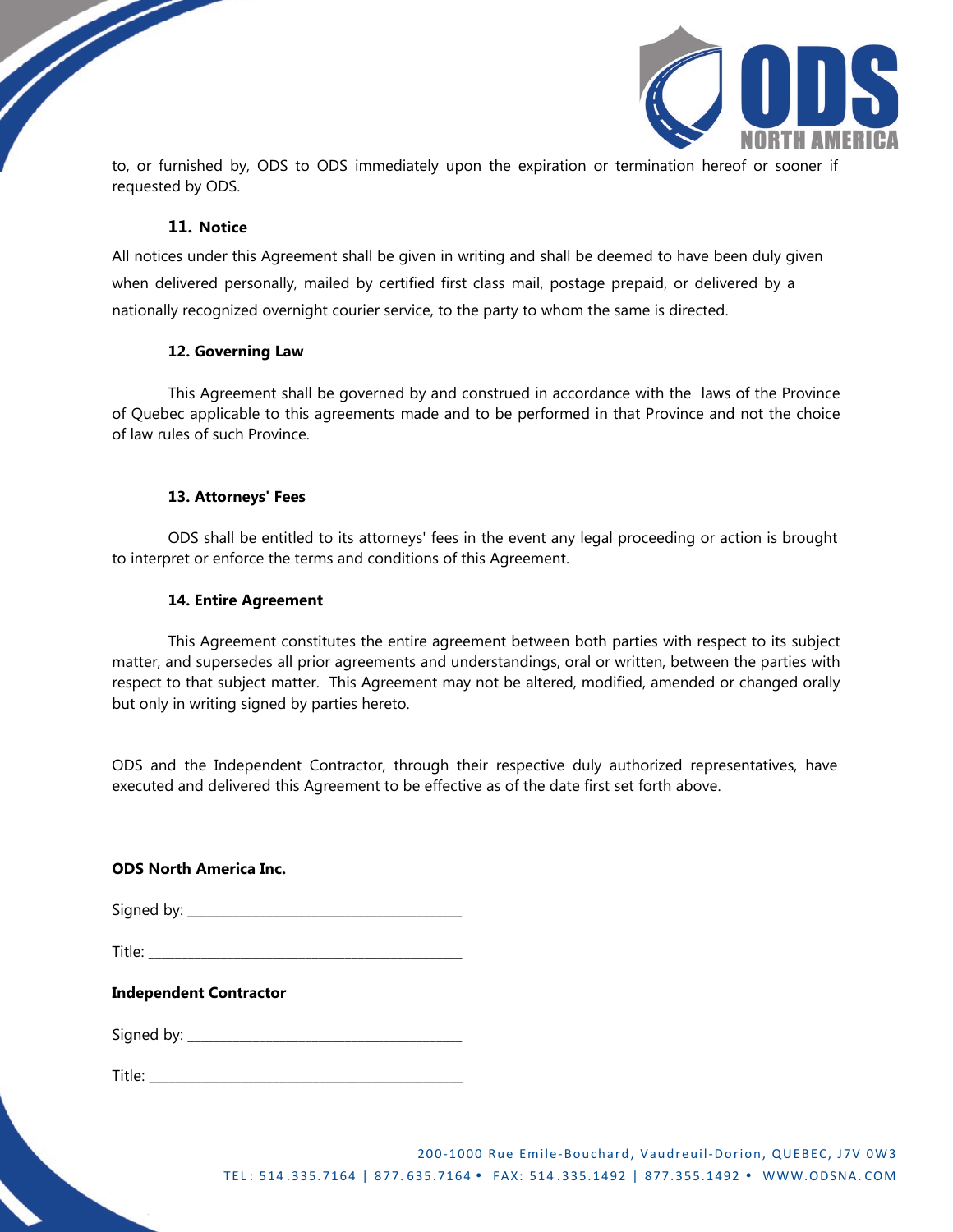

# Direct Deposit Form

**SARANTINO CONTROLLER** 

Please fill out the information below, alternatively, you can send us a void check Please return to the billing department: billing@odsna.com / Fax: 877-355-1492

| Contact Name |  |
|--------------|--|
|              |  |
|              |  |
|              |  |
|              |  |
|              |  |
|              |  |
|              |  |
|              |  |
|              |  |
|              |  |
|              |  |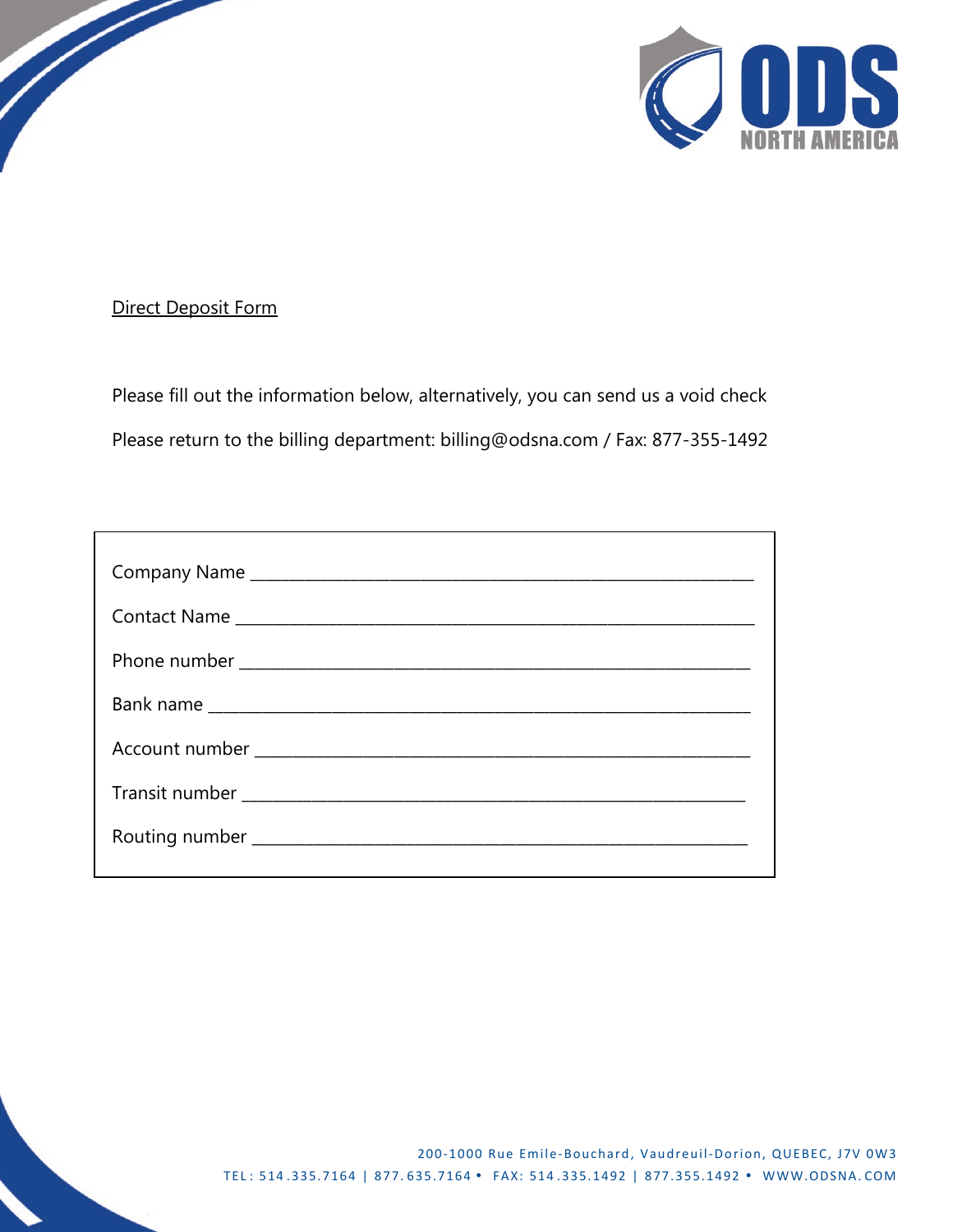# **CANADIAN PAYMENTS**

 $\overline{\phantom{a}}$ 



Payments for Canadian vendors take place twice a week on **TUESDAYS & THURSDAYS** Payments are made by direct deposit (CMO) and mailed by check (sent out Thursdays)

# **Timeline**

Invoices are paid out the following week (a general rule is a minimum of 5 business days after the invoice is received)

*Example: Invoice received on Monday the 2nd, the payment will take place the following Tuesday the 10th or Thursday the 12th* 

*Example: Invoice received on Thursday the 5th, the payment will take place the following Thursday the 12th or Tuesday the 17th* 

| <b>Sunday</b> | <b>Monday</b> | <b>Tuesday</b> | Wednesday | <b>Thursday</b> | <b>Friday</b> | <b>Saturday</b> |
|---------------|---------------|----------------|-----------|-----------------|---------------|-----------------|
|               |               |                |           |                 |               |                 |
|               |               | 10             |           |                 | 13            |                 |
|               | 16            |                | 18        | 19              | 20            |                 |
|               | 23            | 24             |           | 26              |               |                 |
|               | 30            | 31             |           |                 |               |                 |

# **5% Quick Pay Discount**

Invoices are paid out the NEXT payment cycle (Tuesday or Thursday) – the 5% is deducted on the subtotal before taxes

*Example: Invoice received on Monday the 2nd, payment will take place on Tuesday the 3rd*

*Example: Invoice received on Thursday the 5th, payment will take place on Tuesday the 10th*

| <b>Invoice received Monday</b> | Payment issued Tuesday  |
|--------------------------------|-------------------------|
| Invoice received Tuesday       | Payment issued Thursday |
| Invoice received Wednesday     | Payment issued Thursday |
| Invoice received Thursday      | Payment issued Tuesday  |
| Invoice received Friday        | Payment issued Tuesday  |